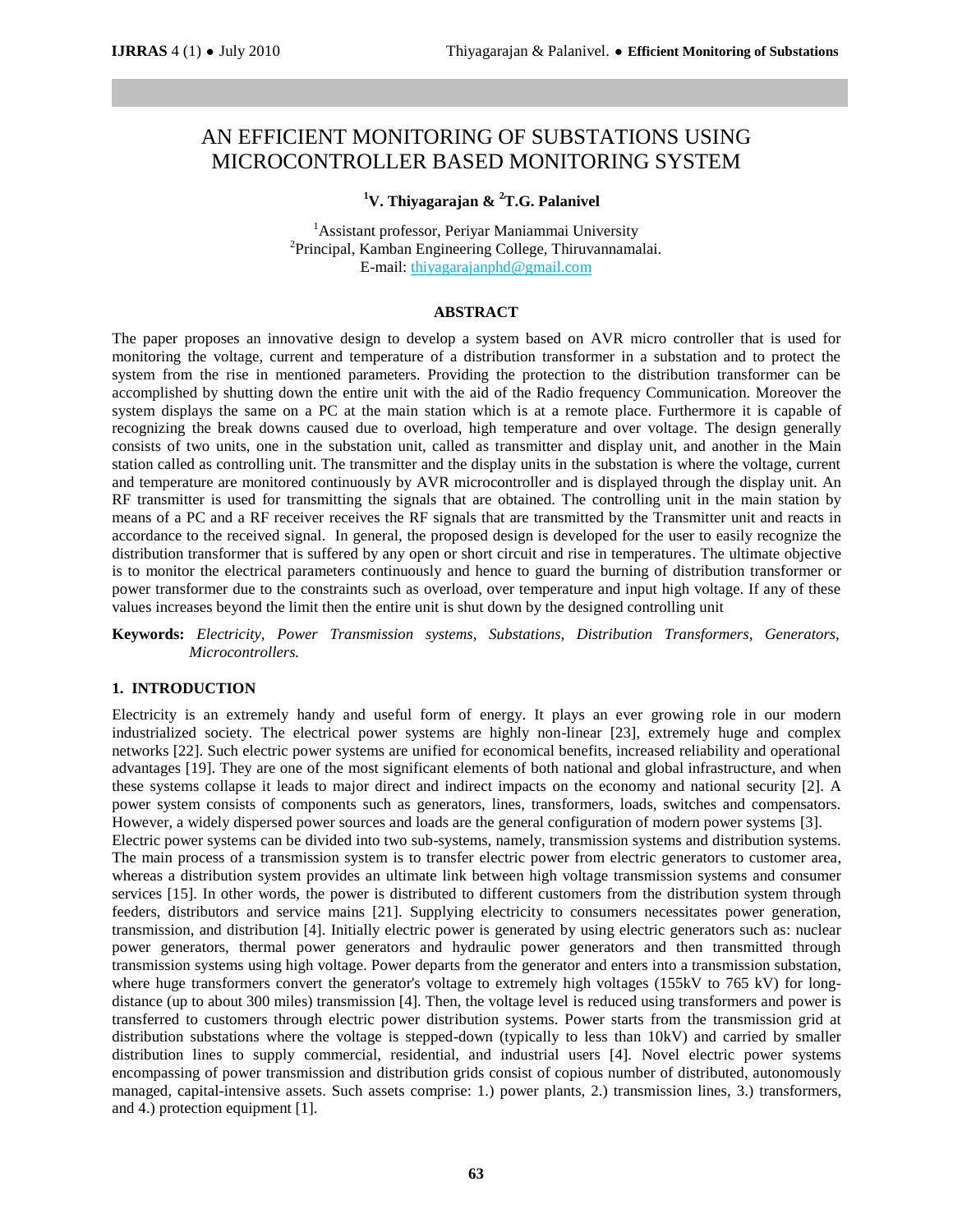Electric utility substations are used in both the transmission and distribution system and operate independently to generate the electricity. A typical substation facility consists of a small building with a fenced-in yard that contains transformers, switches, voltage regulators, and metering equipment that are used to adjust voltages and monitor circuits [4]. A reliable and efficient process of these networks alone is not very significant when these electricity systems are pressed to their parameters of its performance, but also under regular operating conditions. Generators and loads are some components that coerce the continuous dynamic behavior [5].

The distance between the Generators and loads may be in terms of hundreds of miles. Hence, the amount of huge power exchanges over long distances has turned out as a result of the lack of quality of the electric power. During the earlier development stages the issues on quality of power were not frequently reported. Quality of supply is a mixture of both voltage quality and the non-technical features of the interaction from the power network to its customers [18]. Demanding the quantity of power being delivered at the user side has raised the alarm due to the increase in demand of electricity in the customer's side. The power generated at the main stations is transported hundreds of miles using transmission lines before they reach the substations. A huge amount of power is lost during the transportation of the generated power which leads to the reduction in the quantity of power received at the substations. Also the electric lines users have identified that the number of drawbacks caused by electrical power quality variations are increasing rapidly. These variations have already existed on electrical systems, but recently they are causing serious problems [6]. Therefore, measurements must be acquired either from one end or from both the ends of a faulted line. Only meager recorded data is available at limited substation locations in certain systems. When a fault occurs in such systems, only a few (two or three) recording devices are triggered. The most likely case is that the measurements could not be obtained at either or both ends of the faulted transmission line [16] leads to drop in the quality of the power.

To improve the quality of power with sufficient solutions, it is necessary to be familiar with what sort of constraint has occurred. Additionally, if there is any inadequacy in the protection, monitoring and control of a power system, the system might become unstable [20]. Therefore, it necessitates a monitoring system that is able to automatically detect, monitor, typify and classify the existing constraints on electrical lines. This brings up advantages to both end users and utility companies [6]. In general, distributed control agents are employed to offer reactive control at several places on the power network through the devices namely: 1.) Power System Stabilizers (PSSs), 2.) Automatic Voltage Regulators (AVRs), 3.) FACTS and much more [3]. Monitoring systems offers an opportunity to record each and every relevant value that is present in a local database [7]. An effective and well-organized state of monitoring is much significant in guaranteeing the safe running of power transformers. Potential breakdown of the power transformers can be recognized in their incipient phases of development by an excellent state of monitoring so that the maintenance of the power transformers can be condition based in addition to periodically scheduled [8].

During the past years a number of researches were undergone with the help of microprocessors and controllers for continuous monitoring of sample concentrations, the behavior of analysts at different time intervals [17], monitoring the voltage, current and temperature fluctuations in the distribution transformers at the substations. The level of current and voltage at the substations may vary drastically due to the increase in temperature at the distribution transformers. Due to this the quality of power being delivered to the user might be insufficient. Hence monitoring the current, voltage and additionally required parameters at the distribution side can aid in developing both the output generated at the main station and the quality of power being delivered at the customer side. It is also capable of recognizing the break downs caused due to overload, high temperature and over voltage. If the increase in temperature rises higher than the desirable temperature, the monitoring system will protect the distribution transformer by shutting down the unit.

As discussed earlier, maintenance of a transformer is one of the biggest problems in the Electricity Board (EB). During strange events for some reasons the transformer is burned out due to the over load and short circuit in their winding. Also the oil temperature is increased due to the increase in the level of current flowing through their internal windings. This results in an unexpected raise in voltage, current or temperature in the distribution transformer. Therefore, we are proposing the automation of the distribution transformer from the EB substation. In the automation, we consider the voltage, current and temperature as the parameters to be monitored as the transformer shows its peak sensitivity for the same. Hence, we design an automation system based on microcontroller which continuously monitors the transformer. Because of the microcontroller operation, the transformer present in the substation which is turned off in the main station. The rest of the paper is structured as follows. Section 2 presents a brief review of several approaches that are available in the literature for monitoring of power in distribution systems. Section 3 presents the technique along with its algorithm for monitoring and controlling the essential parameters of the distribution transformers using the system based on microcontroller. Section 4 details the three case studies analyzed in the paper and section 5 presents the conclusion.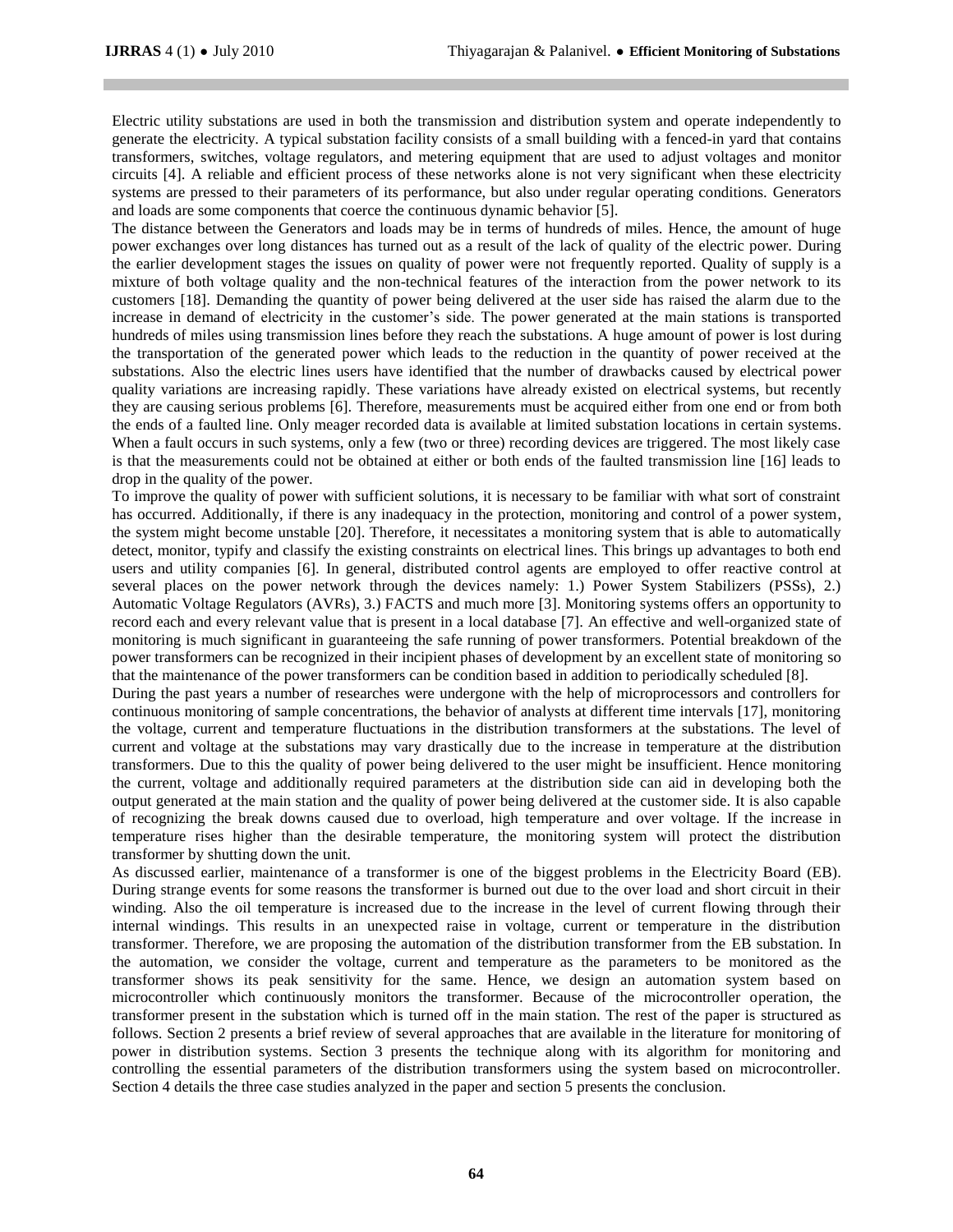## **2. RELATED WORKS**

The process of rebuilding in the field of electricity industry results in a need of innovative techniques for representing a huge quantity of system data. Overbye and Weber [9] have presented a summary on various visualization techniques that might fairly be helpful for the representation of the data. The techniques such as: 1.) contouring, 2.) animation, 3.) data aggregation and, 4.) virtual environments must prove to be quite useful. Yet, important challenges remain. The major challenges are: 1.) the problem of visualizing not just the state of a existing system but also the potentially huge number of incident states, and, 2.) the problem of visualizing not just the impact of a solitary proposed power transfer but of a great number of such transactions.

Johan Driesen et al. [10] have discussed the model of an flexible energy measurement system consisting of a DSP, sensor and communication units. The modern electricity distribution networks utilizes this system, featured by multiple suppliers in a deregulated market, bi-directional energy flows owing to the distributed generation and a diversified demand for the quality of electricity delivery. Different features of the system relating to signal processing, communication and dependability were discussed. Their work also includes the examples of the use of such devices.

Daponte et al. [6] have discussed the design and implementation of Transientmeter, a monitoring system for the detection, classification and measurement of disturbances on electrical power systems. CORBA architecture is utilized as communication interface by the Transientmeter, wavelet-based techniques for automatic signal classification and characterization, and a smart trigger circuit for the detection of disturbances. A measurement algorithm, developed by using the wavelet transform and wavelet networks, had been adopted for the automatic classification and measurement of disturbances.

The results that are obtained after the process of monitoring a distribution transformer during a period of 18 months was described and discussed by Humberto Jimenez et al. [11]. The transformer fed several households, each with a grid connected photovoltaic system, and it was identified that the power factor at the transformer attained strange low levels. This was because of the fact that under some circumstances, the systems offers a great portion of the active power that is demanded by the households, whereas the grid supplied all the reactive and distortion powers. The operating temperature was used as an indicator for the pressure on transformer. The temperature level was least when the systems were providing the maximum energy available from the solar cells.

Power quality monitoring systems are capable of detecting disturbances by means of Mathematical Morphology (MM) very quickly. Yet, the signal under examination is frequently corrupted by noises, and the performance of the MM would be greatly degraded. Sen Ouyang and Jianhua Wang [12] have presented a quick process in order to detect the transient disturbances in a noisy atmosphere. In this approach, the suitable morphologic structure element, appropriate mixture of the erosion and the dilation morphologic operators can develop the capability of MM. In addition, the soft-threshold denoising technique based on the Wavelet Transform (WT) was used for purpose of reference. Thus the abilities of the MM can hence be restored. This technique has possessed the following merits: 1.) Great speed in calculation, 2.) easy implementation of hardware and, 3.) better use value. At last, the validity of the proposed technique is demonstrated by the outcome of the simulation and the actual field tests.

The propagation of non-linear and time-variant loads leads to a copious number of disturbances on the electric network, from an extremely significant distortion of both currents and voltages, to transient disturbances on the supply voltage. In this respect the electric network behaves as a "healthy carrier" of disturbances, so that a disturbance generated by single customer can be distributed to other customers, causing possible damages to their equipment. Evaluating the quality of the electric power that is present in a network section is consequently becoming an impelling requirement, mainly in a deregulated electricity market, where every actor can be in charge for the injection of disturbances. Yet, there are several respects of power-quality measurement, from both the methodological and instrumental point of views that are been unsolved yet and needs to be analyzed cautiously. An analysis of these problems and various suggestions about the development of the present research work on this area has been presented by Alessandro Ferrero [13].

Real-time monitoring of power quality necessitates great abilities of data-handling and data-processing. These requirements limit the possibility of monitoring, in spite of the fact that microprocessor-based monitoring systems have observed vital development in their storage and computational power. Development of compact algorithms will benefit power quality in the following two ways: 1.) they will allow monitoring of more points simultaneously for large systems, and, 2.) they will help in building powerful embeddable monitoring architectures within small power devices, such as a breaker, motors, or power drives. Antonio Ginart et al. [14] have proposed the use of the distance L1 norm as an indicator of power quality. They have shown how their approach has enhanced the computational and storage requirements. Their work has presented: 1.) analyses of the proposed norm, 2.) how it compared with traditional approaches, and, 3.) examples of its applications.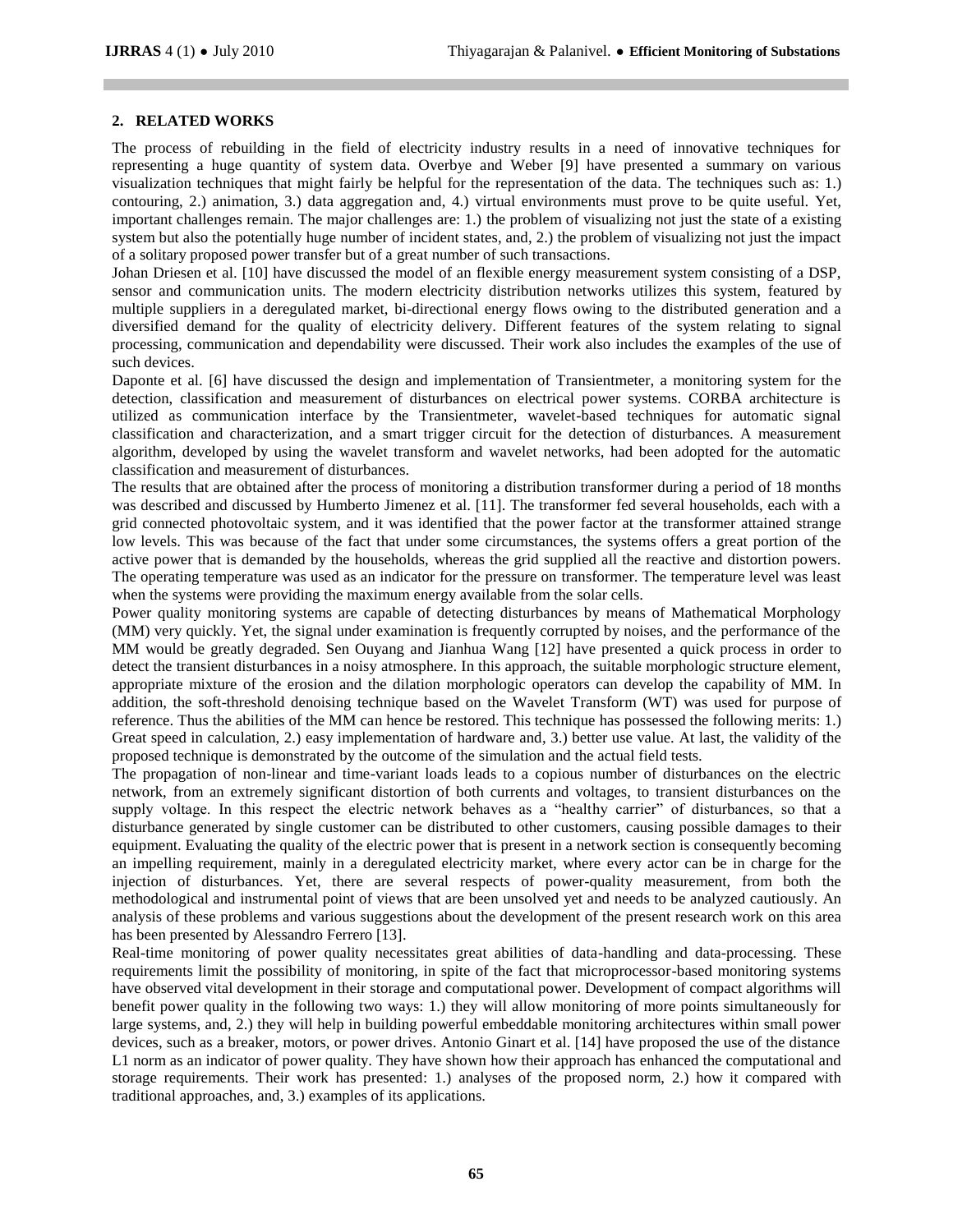## **3. PROPOSED MICROCONTROLLER BASED SYSTEM FOR SUBSTATION MONITORING**

Distributed transformers are prone to damages due to the raise in oil temperature when there is an overload or huge current flows through the internal winding of the transformer. When the oil temperature rises, it increases the probability of getting damages in the transformers. The transformers are to be monitored very cautiously during these situations. The proposed system consists of a monitoring unit that is connected with the distribution transformer for the purpose of monitoring the same. Hence, we introduce a simulation model which details the operation of the system to rectify the mentioned problem. The monitoring system is constituted by three major units, namely,

- 1. Data processing and transmitter unit
- 2. Load and Measurement Systems
- 3. Receiver and PC display unit

We have designed a system based on microcontroller (AVR) that monitors and controls the voltage, current and oil temperature of a distribution transformer present in a substation. The monitored output will be displayed on a PC at the main station that is at a remote place, through RF communication. The parameters monitored at the distribution transformer are compared with the rated values of the transformer. Additionally the breakdowns caused due to the overload and high voltage are sensed and the signals are transmitted to the main station using RF communication. The software in the PC compares the received values with the rated measurements of the distribution transformer and shuts down the transformer so that it can be prevented from damages and performances can be enhanced quiet to a remarkable level.

The controller consists of a sensing unit which collects the essential parameters such as current, voltage and the oil temperature within the distribution transformer. The digital display connected to the processing unit displays corresponding parameter values at the substation for any technical operations. The controller also senses the overload and high current flow conditions in the internal windings that may lead to breakdown of the corresponding unit. The microcontroller is programmed in such a manner so as to continuously scan the transformer and update the parameters at a particular time interval. The parameter values sensed by the microcontroller are transmitted through the RF transmitter connected to the microcontroller unit.



The transmitted signals are received at the main station using the RF receiver. The received signals are then passed to the PC. The software loaded in the PC is used to monitor the changes in the parameters that are measured from the distribution transformer. When a remarkable change is noticed in the measured values it controls the unit by ending it from any serious damages.

#### **3.1. Monitoring and controlling by the proposed system**

The values of voltage, current and temperature of the transformer is directly applied to Port A (one of the input ports of the AVR microcontroller). Along with this, a display is connected in the Port B (another input port of the microcontroller). The RF transmitting section and the load variation control are connected to the Port C (one of the output ports in the microcontroller). The monitoring PC is connected to the main station. The microcontroller at the substation monitors and captures the current, voltage and temperature values for a particular period of time interval. The captured values are stored in the data register and displayed using the LCD display.

The monitored voltage, current and temperature values of the transformer are transmitted using the RF transmitter for each and every time interval. Any antenna tuned for the selected RF frequency can be utilized for the transmission of the RF signal but the antenna has to exhibit a unidirectional radiation pattern. In the receiver side of the proposed system, the receiver antenna converts the RF signal into electrical signal and acquires the information which has been transmitted by the transmitter. Based on the received information, controlling operation is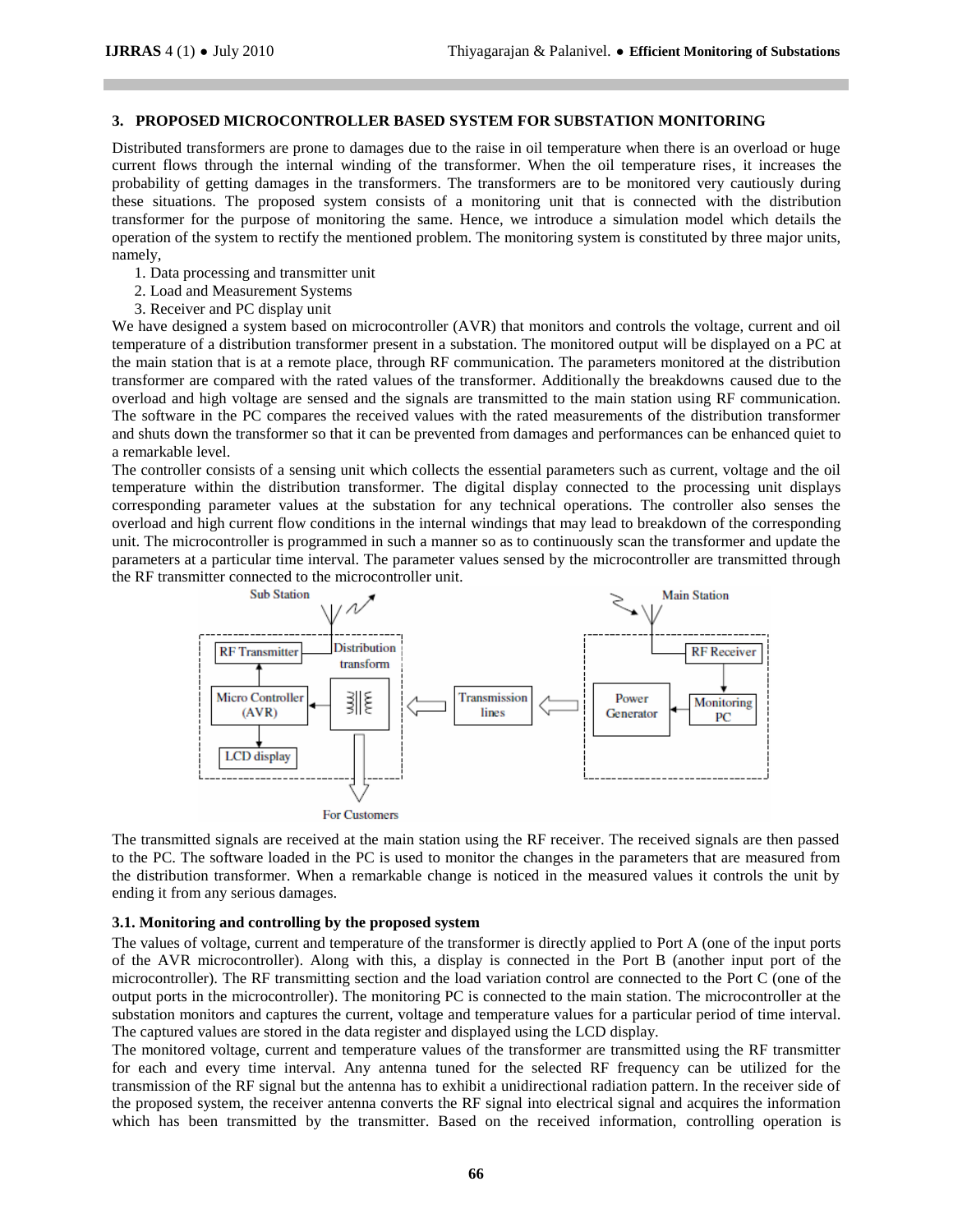performed. If the receiver receives the transformer parameters which is greater than the fixed threshold level, then immediately the units is shutdown so as to protect the same.

## **3.2. Design Procedures**

The design procedures for the proposed microcontroller based system is described as follows

- Define the interfacing parameters for LCD and Data Registers.
- Assign a value for the circuit elements such as Relay, LED, Buffer and Fan.
- Initialize the input and output ports of the microcontroller.
- The functions defined for capturing the current, voltage and temperature values are called and executed.
- The displaying function is called and the parameter values are displayed.
- The captured values are transmitted by calling RF transmitter function.

The controller programs is based on rip up and retry mechanism for scanning the parameters continuously and displays the current status in the display unit. The procedures stated below are performed and the parameter values are captured to check whether the transformer is operating under safe condition.

The microcontroller is connected to the LCD and RF transmission modules through their respective interfacing ICs. The apt operation of the interfaces are maintained and carried out with the help of data processing unit. Interfacing parameters are defined in order to initialize the communication between the microcontroller and the peripheral devices. In the main program an infinite loop is executed and the values for registers of Ports C and D are set as '1' i.e.; the ports are initialized as output ports. Then the capturing functions are executed and the values of the required parameters are captured and stored in the microcontrollers data register.

The values stored in the data registers are to be transferred to the PC present at the main station for further controlling operations using RF communication. Now RF transmitter functions are called and executed through the values that are transferred to the PC. Register values are initialized and assigned whether to perform READ or WRITE function. The transmitter values are initialized to zero before transmitting the values from the buffer. Once the values are transmitted the buffer values are cleared to store the next captured values.

The LCD function is initialized in order to display the parameter values. The three major operations to be performed while initializing the LCD are: READ, WRITE and ENABLE. The following hex values are used to perform the LCD operations  $0X01=$  clear the display screen  $0X0C=$  display on, cursor off  $0X38=2$  lines and  $0X06=$ increment cursor (shift cursor to right) and 0x80= force cursor to beginning of 1st line. The LCD uses a 5\*7 matrix to display the characters and string values.

# **4. CASE STUDY**

In order to analyze the efficiency of our microcontroller based monitoring system, we applied three various types of load at the output of the distribution transformer and transformer's operating parameters were calculated. Then the received parameters were analyzed with the transformer's rated values.

**Case (i):** The transformer was made to work under usual condition and no additional load is applied to the transformer. During this condition the received parameters were below the rated values of the testing transformer, thus confirming safe operation of entire unit. Under this condition, our monitoring procedures were only executed and the relay was kept in the closed position to allow power distribution. The oil's temperature was normal, the current and voltage level were very efficient and maintained normally.

**Case (ii):** When a small increase in the load was applied to the transformer it was observed that there was a small increase in the oil temperature and, the current and voltage values sensed by the controller was high. This change was due to the gradual increase in the level of oil's temperature. Here the measured parameters of current, voltage and temperature were under the safety level. So there was no change in the relay position. This stage also confirmed the safe operation of substation unit with a lower degree of risk.

**Case (iii):** In this case a heavy load was applied to the transformer and parameters were measured. Since the applied load was higher than the testing transformer's rated load the value of current, temperature and voltage also increased to a greater value. The measured parameters exceeded beyond the rated values. Now PC at the main station sends the required control signal indicating that the respective substation transformer is in a dangerous situation. Then the relay is unlocked, so that the substation unit completely shuts down. Thus the distribution transformer was protected from any damage.

The performance of the proposed system has been examined with three various types of loading which has been added to the transformer. From the experimental observations it can be understood that, the proposed system monitors and controls the transformer in an efficient manner. When a sudden rise in temperature was sensed by the system while monitoring the transformer, it directs the main station to shutdown the transformer and thus it guards the unit from any serious damages.